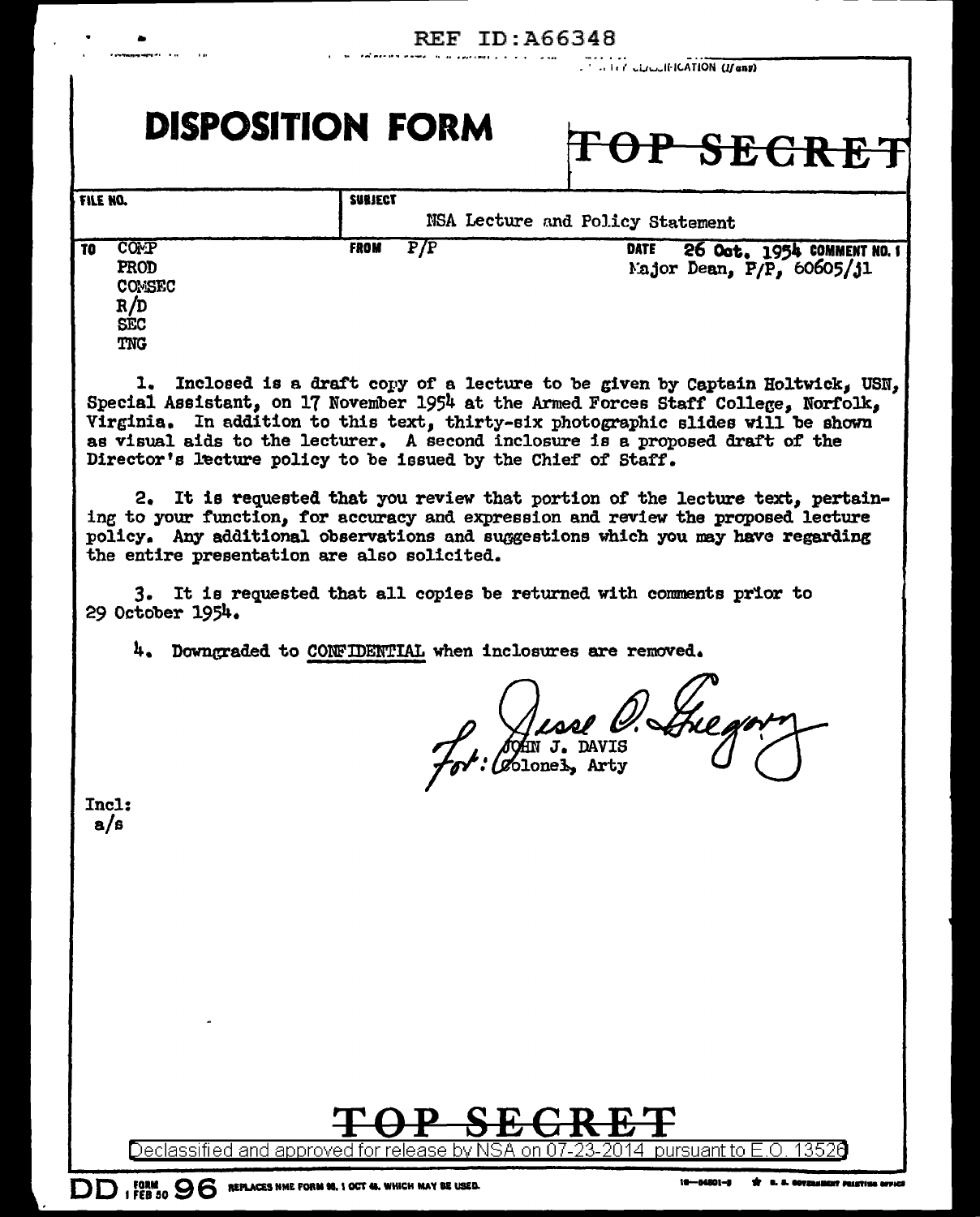#### TOP SECRET

#### GENTLEMEN:

It is a pleasure to present to you a brief outline of the organization, functions and responsibilities of the National Security Agency and its place in the National structure. The Director, NSA, wishes me to extend his warmest regards and to express the hope that this presentation will serve, in a small way, to inform you of the internal workings of this unique source of intelligence information.

Although the classification of this lecture is TOP SECRET, the past or present successes or failures in the field of Communications Intelligence cannot be discussed, and should not form the basis for questions. This limitation always has been observed due to the vulnerability of this effort to careless or intentional disclosures. Knowledge that one's communications are being read by the enemy leads to swift and drastic changes which may nullify months or even years of painstaking work. In recognition of this danger, the President of the United States approved an Act on 13 May 1950, referred to as Section 798, Title 18, U.S. Code, which was enacted "to enhance further the security of the United States by preventing disclosures of information concerning the cryptographic systems and the communications intelligence activities of the United States". For these reasons, this presentation will be somewhat limited, but, it is intended to describe the NSA organization, functions, responsibilities and relationships as completely as possible within the time allotted.

The National Security Agency is concerned with two major efforts, namely, communications intelligence and communications security. In addition, it operates its own research and development function in support of both communications intelligence and security. To avoid confusion, we shall consider communications intelligence first and the other subjects in order.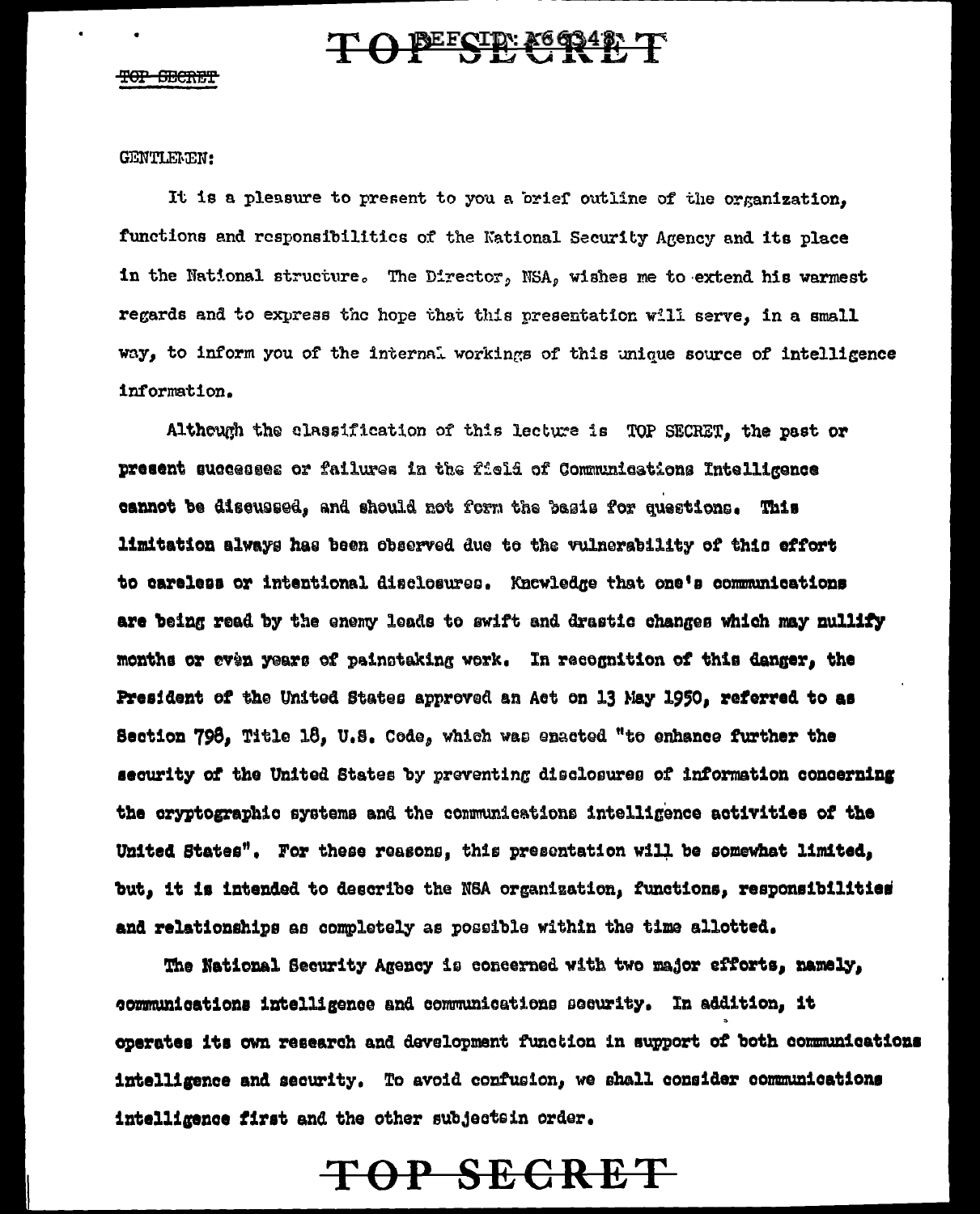### TO PRES TO CASE TO

Before proceeding, it is important that we have a common understanding of the nature of communications intelligence and the meaning of several related terms.

#### CHART  $#1$

With this brief description of COMINT, we will now consider the organization, functions and responsibilities of the National COMINT effort.

#### CHART #2

In October 1952, the President recognized the United States communications activities as a national responsibility and designated the Secretaries of State and Defense as a Special Committee of the National Security Council for COMINT. He firected this Special Committee, with the assistance of the Director of Central Intelligence, to establish policies governing COMINT activities and to keep the President advised of such policies through the Executive Secretary of the NSC. The President further designated the Department of Defense as Executive Agent of the Government, for the production of COMINT information, and directed the establishment of the National Security Agency. In accordance with this direction, Security Council Intelligence Directive No.  $\mathcal{G}_p$  Revised, was published in December 1952. In this document, the Special Committee provided for many changes in the COMINT structure including the reconstitution of the United States Communications Intelligence Board (USCIB).

USCIB was first established in July 1948, superseding the State, Army and Nevy COMINT Board. As reconstituted on 28 November 1952, it is a body acting for and under the NSC Special Cormittee. Membership includes: The Director, CIA, who is the permanent Chairman, without vote, the Director, NSA, and one represertative each from State, Defense, FBI, Arry, Navy, Air Force and CIA.

 $-2-$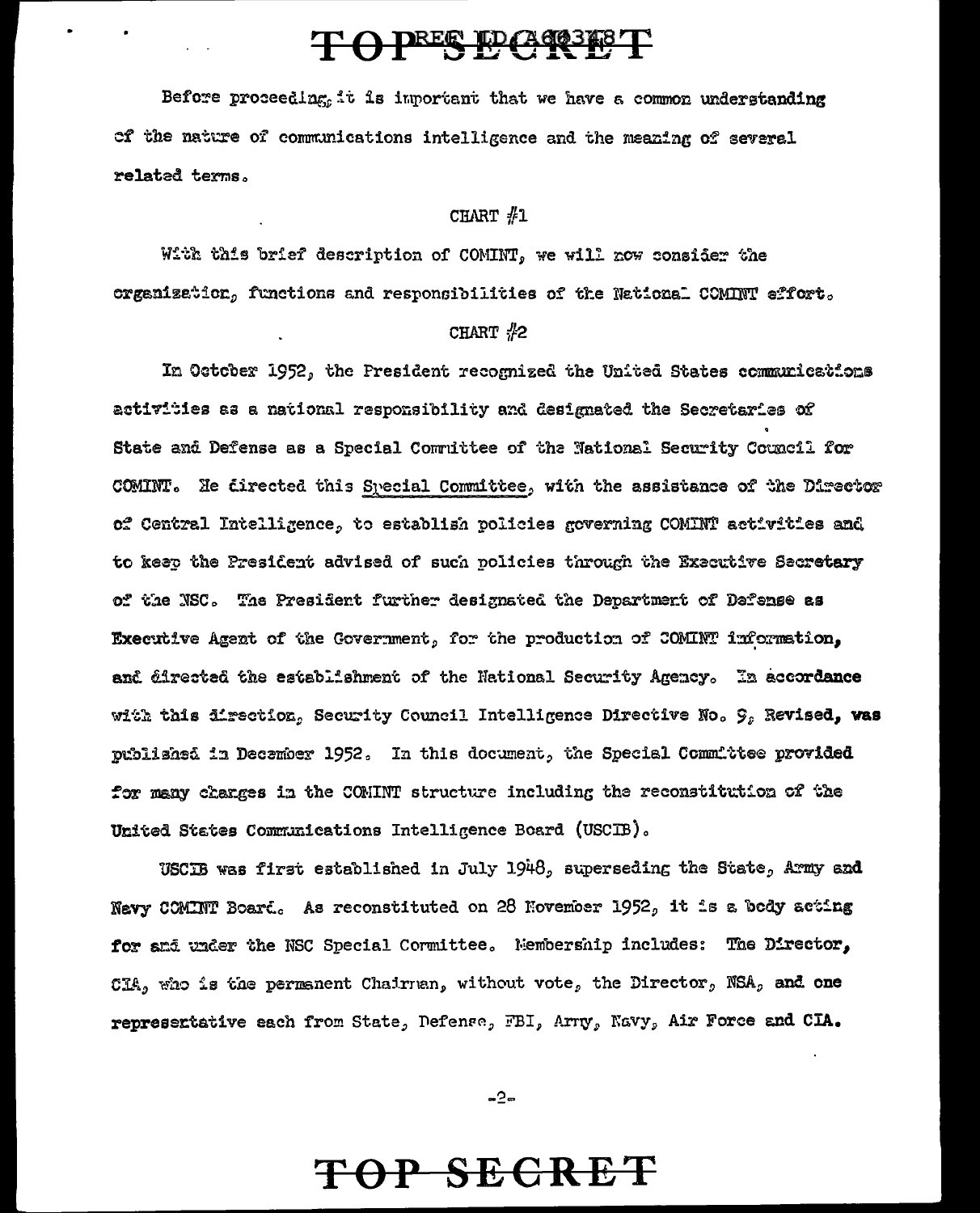#### <del>TOP SECRET</del>

USCIB advises and makes recommendations to the Secretary of Defense on COMINT matters falling under the jurisdiction of the Director, NSA. On matters not under the jurisdiction of NSA, USCIB:

 $\Gamma$   $\bigcirc$  REESID: AS 63.48,  $\Gamma$ 

- (1) Coordinates the COMINT activities of all departments and agencies,
- (2) Considers and recommends COMINT policies of common interest, including security standards and practices, and
- (3) Investigates and studies the standards and practices of departments and agencies in the use and protection of COMINT information. USCIB decisions are binding on the Secretary of Defense and all other departments and agencies.

The National Security Agency (NSA) was established in October 1952 by the Secretary of Defense to provide an effective, unified organization and control of U.S. COMINT activities. It is a successor to the Armed Forces Security Agency (AFSA) established by the Secretary of Defense in May 1949. AFSA was established to coordinate the Service COMINT efforts. NSA, or the other hand, is an integration of activities formerly carried on by the Army, Navy, and Air Force, and was established to achieve greater efficiency, economy, and effectiveness in the conduct of these sensitive operations.

Basic COMINT policies and procedures were promulgated by the National Security Council Intelligence Directive No. 9, Ravised, of December 1952, familiarly known as NSCID No. 9. Detailed COMINT responsibilities of the Director, NSA, and the Military Departments were set forth in a Secretary of Defense Memo of December 1952 entitled Implementation of NSCID No. 9.

-3-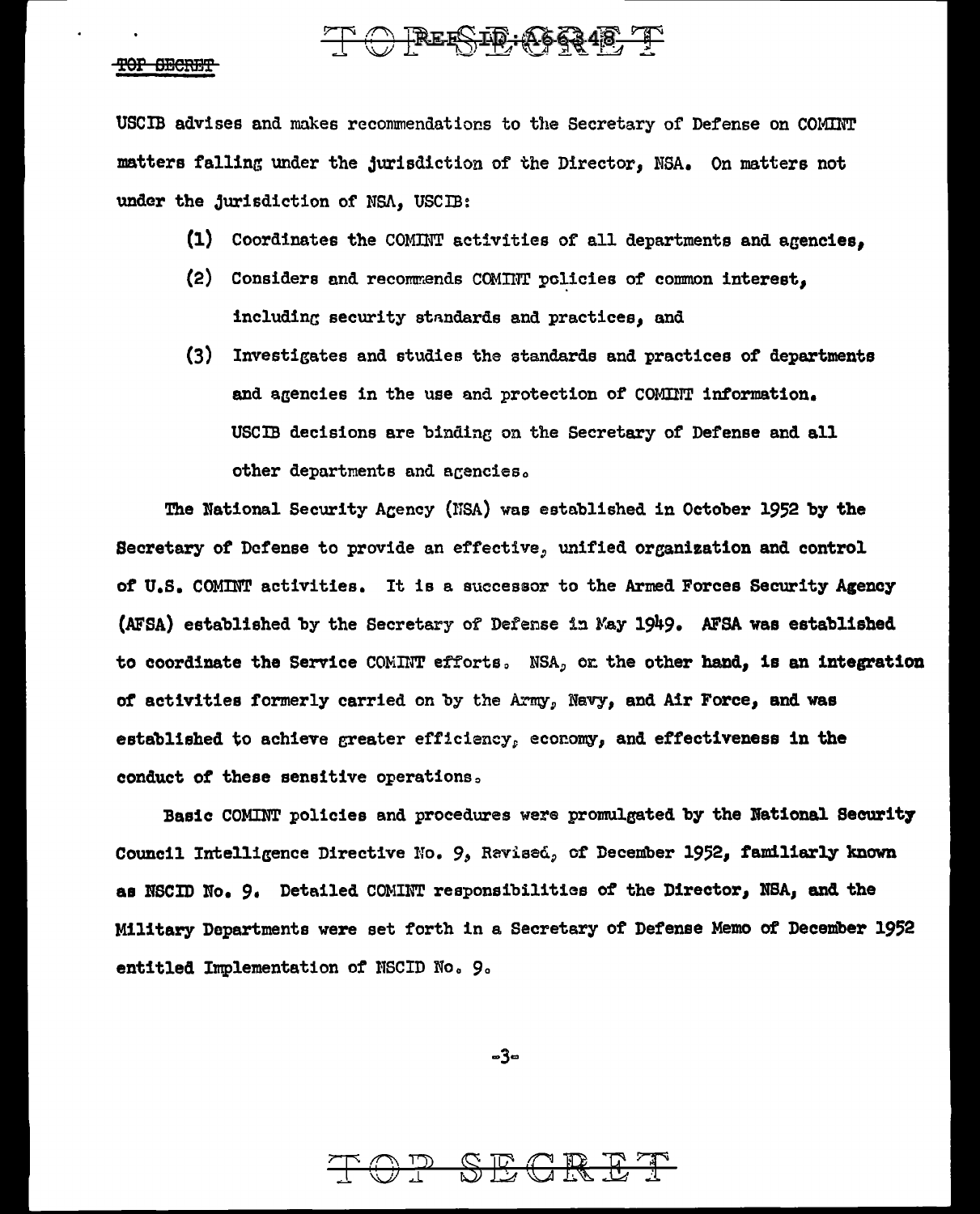TO RESESSORE T

Responsibilities of the Director, NSA, include:

### CHART  $#3$ <br>CHART  $#2$

In summary, COMINT is a National responsibility, The NSC Special Committee establishes basic COMINT policies and advises the President concerning them. Under the Special Committee, USCIB advises the Secretary of Defense on COMINT under the jurisdiction of NSA. On COMINT matters not under NSA jurisdiction, USCIB coordinates activities, recommends policies and investigates Security standards and practices. The Department of Defense is the Executive Agent for COMINT activities. Under the Secretary of Defense and in accordance with USCIB policies, the Director, NSA, operationally and technically controls all U.S. COMINT facilities.

To effect this control, the Director has developed a unique organization which is an integrated rather than a joint entity. All personnel, Army, Navy, Air Force, and civilian, are fused into a composite unit under the direction and control of the Director who is a carcer commissioned officer of the armed services, appointed by the Secretary of Defense after consultation with the JCS. He serves for a minimum of 4 years, is eligible for reappointment, and enjoys at least 3-star rank during his incumbency.

The Agency organization includes: a Directorate, a Staff, an Operating level and several Field Activities.

NSA is a line and staff organization. The Director exercises direct line control to the operating elements. The Staff provides guidance on specialized matters and thereby provides background information for the Director's decisions.

-4-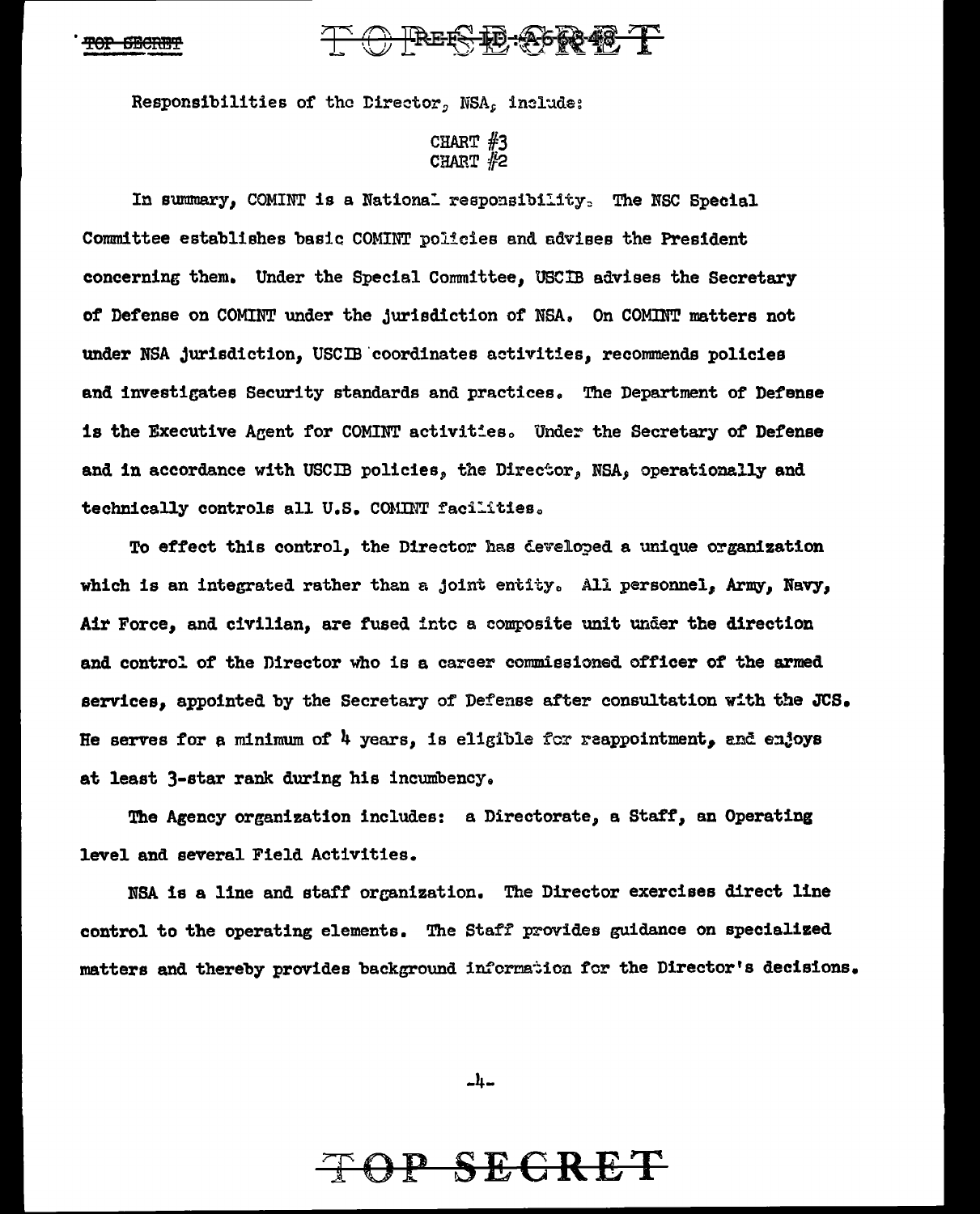### **FORESE GRET**

#### <del>SPCR-"</del>

These decisions are the basis for instructions to the operating elements. Procedures for implementing the instructions are formed by the Staff, usually in coordination with the Operating elements. The Chiefs of Staff elements are responsible for furnishing the functional guidance required. The principles of the operating elements are responsible for the application of the functional guidance which they receive.

#### CHART  $\frac{1}{4}4$ b

NSA Field Activities are located in: (see chart). The Chiefs of these activities are charged, as personal representatives of the Director, (see chart).

·Military personnel requirements of NSA sre met by the Services within the allotment set by the Secretary of Defense for each Service. Presently employed at NSA are:

#### CHART  $#5$

Totals by Service and grade are as follows:

#### CHART  $\frac{1}{4}$ <sup> $\prime$ </sup>6

The numbers of personnel engaged within the major subdivisions of the organization are:

#### CHART  $#6b$

The relationships of NSA to the Services and their COMINT Agencies are portrayed on this chart:

#### CHART  $#7$

The chain of command stems from the Secretary of Defense through the Departments and Agencies to the Operating Elements. Operational and Technical control is exercised by the Director, NSA, over the Service COMINT Activities.

-5-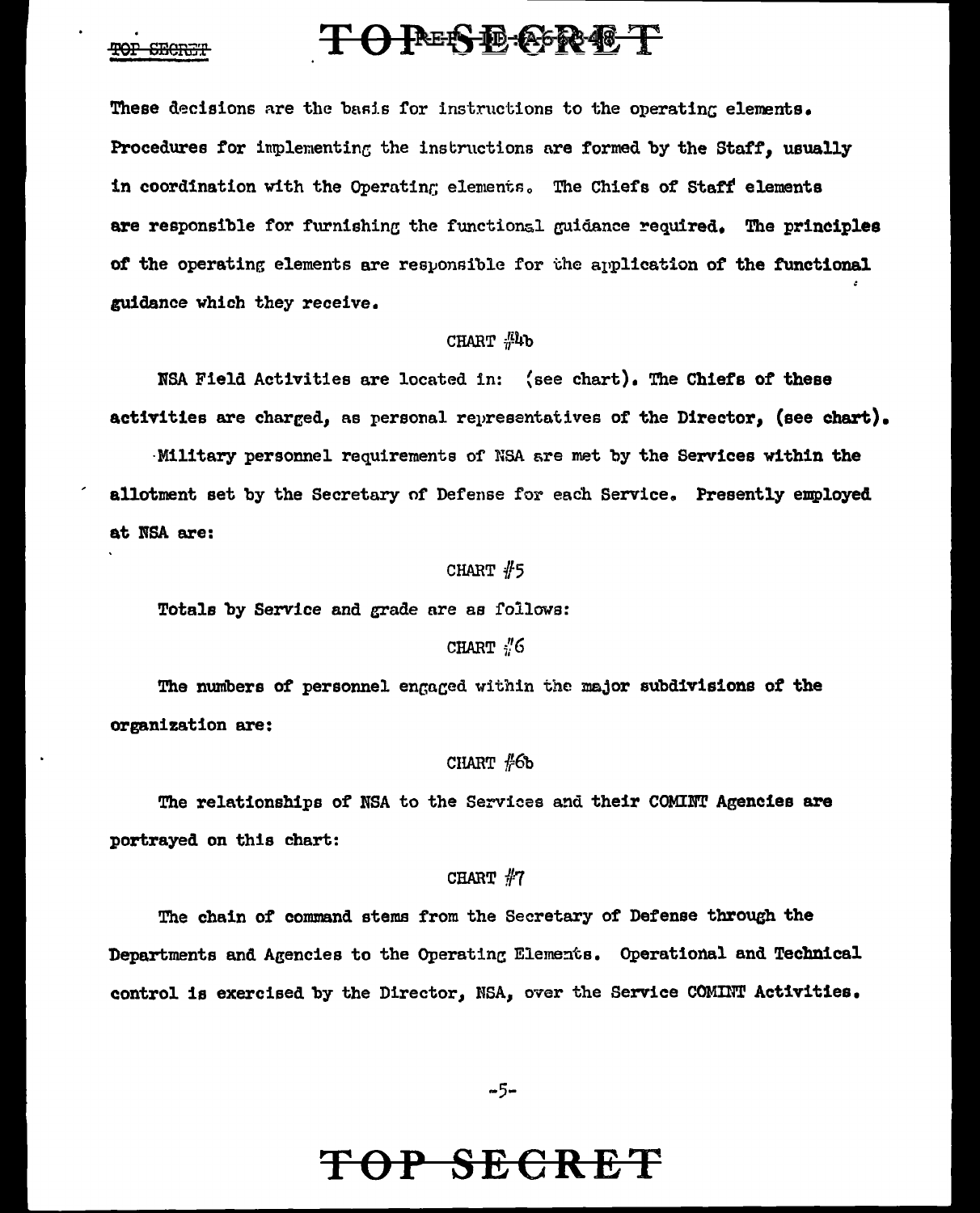#### **SECRET**

### TO PRES POCASE P

Totals of personnel, intercept positions and stations throughout the  $\cdot$  world that are engaged in COMINT activities are given below: (on Chart 7).

The objective of this far-flung COMINT organization is to satisfy the intelligence requirements of the consumer within its capabilities. These requirements are levied and met in several ways. A list of National intelligence requirements in order of priority is prepared by the USCIB Intelligence Committee and forwarded to NSA with the approval of the Board. This list is modified, as necessary, to fit-the peculiar capabilities of the COMINT activity. Upon receipt, NSA translates these requirements into COMINT targets for assignment to the various field units throughout the world.

#### CHART  $#8$

COMINT intelligence requirements of Field Commanders are satisfied in the field in two ways, namely, Close-Support and Cross-Servicing. Close-Support is that support provided to a military commander in satisfaction of the immediate operational requirements of combat forces under his command for COMINT information relative to foreign forces directly opposing or of direct tactical concern to the commander. When the need for close support is justified and made known, the Director may delegate operational control to a subordinate COMINT unit *tor* close support or a designated commander. Technical control including methods, operational procedures, etc. of these unite remains·with the Director.

Cross-Servicing is the means whereby the needs of one COMINT consumer may be satisfied by another department or agency participating in the National COMINT effort.

-6-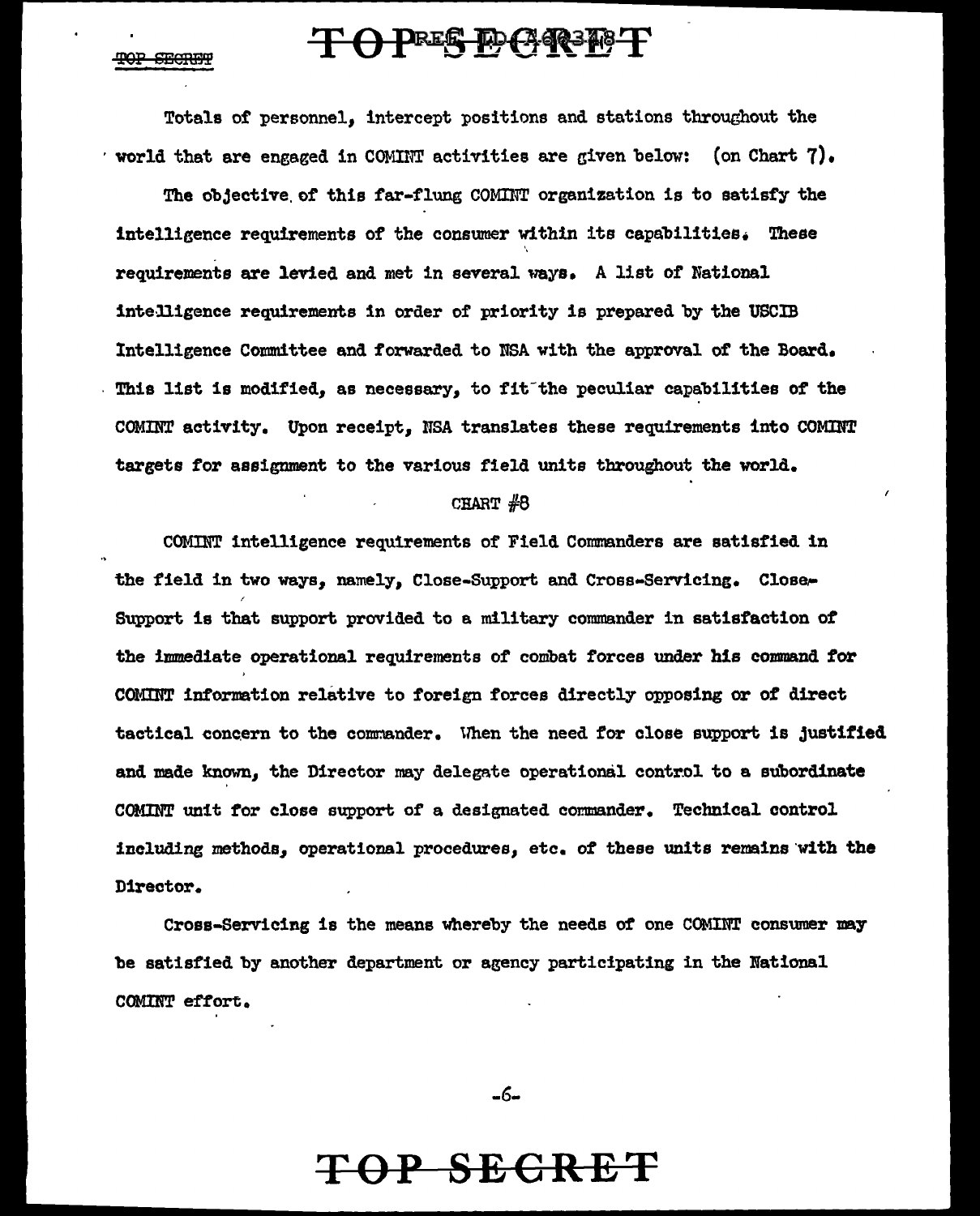### TO P REFLEAR EPALE

Thus, a commander may levy a requirement on any COMINT unit for information being produced by that unit, instead of being limited to the COMINT resources of his own Service. In this manner, an Army Commander in the field and a Navy Commander operating in adjacent waters can receive required Air Force-produced COMINT at the same time it is given to Air Force Commanders in the area.

 $\lambda$ 

#### CHART #9

As a result of these arrangement, COMINT information flows to the consumer whether at a National level or in the field, with the least possible delay.

In order to accomplish these tasks, thousands of highly skilled personnel and costly equipment are strategically placed throughout the world. This vast network requires the ultimate in communications to insure that the product is delivered in the shortest possible time. Some idea of the magnitude of this operation can be gained from the following statistics:

| CHART #10    |                  |
|--------------|------------------|
| <b>CHART</b> | $\frac{n}{H}$ 11 |
| CHART $#12$  |                  |
| CHART $#13$  |                  |

:But, COMINT operations are only part, albeit an important one, of the NSA responsibilities. In addition to COMINT operations, NSA also has responsibilities and functions in the field of Communications Security, or COMSEC.

CHART  $#14$ 

COMSEC may be defined as:

#### CHART  $#15$

As shown on the chart, NSA administers its assisned responsibilities under the direction of the Secretary of Defense and is guided by the policies of the USCSB.

-7-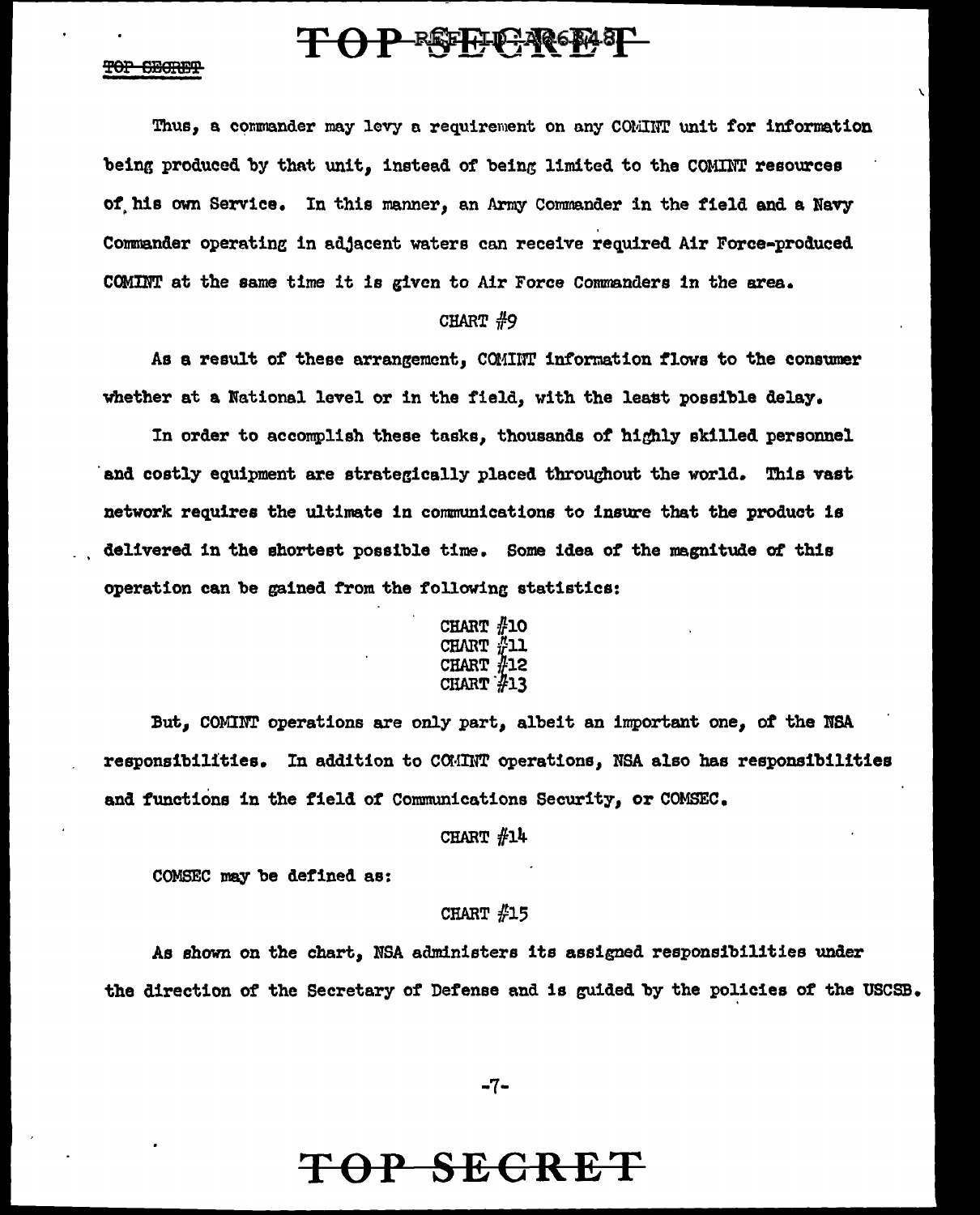### $P$  RSF $_{\rm F}$ P. 20  $_{\rm H}$  8  $_{\rm PL}$  36-36/50 USC 3605

### $EO$  3.3( $h$ ) (2)

'

#### TOP SECRET

NSA responsibilities were established by the NSC in its Directive No. 168 of October 1953. This directive, restated provisions of a previous Presidential Directive and promulgated new provisions.

#### CHART */f* 16

As constituted by the Special Committee of the NSC, USCSB is composed of' one representative from each of the following:

#### CHART #17 COMSEC

As Executive Agent for all the matters, Defense is directed to:

#### CHART  $#18$

The Director; NSA, acts for the Executive Agent in the fields of crypto. security, transmission security, physical security and cover and deception. It is his responsibility to: ~

#### CHART- $# 2$

In addition to these national responsibilities, the Director has been assigned international COMSEC responsibilities in support of NATO.

#### CHART  $#20$

As shown on the chart, the NATO Communications Electronics Coordinating Section (CECS) is responsible to the Standing Group *tor* the production, 4istr1but1on, accounting and securitY: *ot* NATO cryptomateriel. CECS bas

In 1953, the Secretary

of Defense designated

I

NSA furnishes two members to the CECS COMSEC Panel which performs ' COMSEC planning and coordinates activities in the safeguarding of NATO cryptomateriel.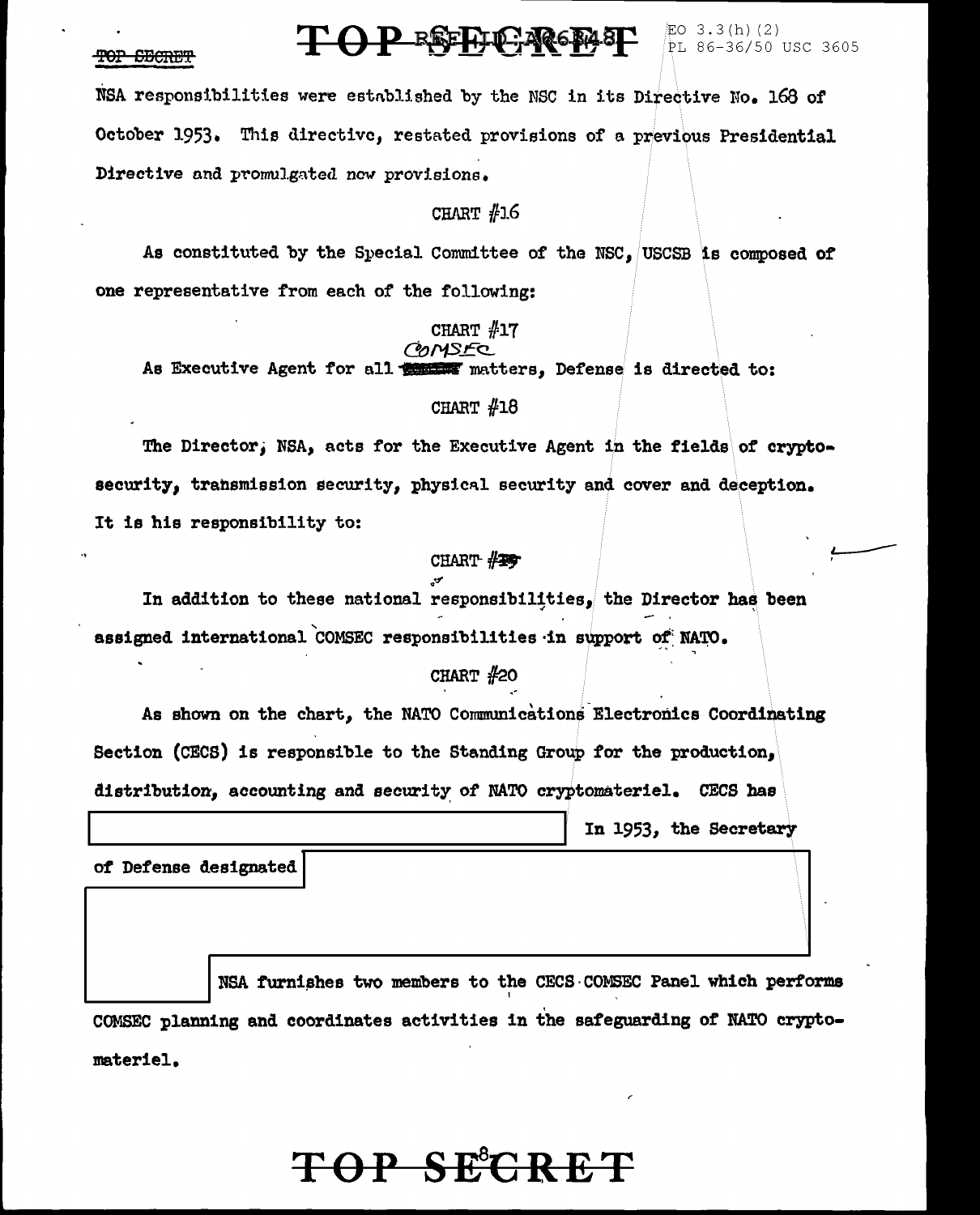#### OP SECREP

### $\bf{P}$  FICE TO  $\bf{N}$  63.48

In implementation of his CONSEC responsibilities, the Director produces and distributes COMSEC materials throughout the world. In the interest of speed, economy, and flexibility of operation, present production and distribution of COMSEC materials are dispersed among the following locations:

#### CHART  $#21$

'

In anticipation of COMSEC requirements during a possible emergency, it is planned to further extend this dispersion to the following points:

#### CHART  $#21$

Some appreciation of the magnitude of the COMSEC functions and responsibilities can be gained from the following statistics:

#### CHART<sub>~#22</sub>

Because of the peculiar requirements of COMINT and COMSEC, the NSC has authorized and directed the Director, NSA, to conduct an NSA Research and Development program.

Within NSA, the Office of Research and Development implements all programs for research and development of cryptologic equipment and methods. The civilian head of  $R/D$  is a Deputy Director of NSA and is accountable to the Director for the fulfillment of the R/D function.

R/D at NSA is organized in support of major cryptologic operational I functions. Included among its various components are:

#### CHART  $#23$

The cost of these  $R/D$  activities is represented by the following:

#### CHART  $#24$

NSA maintains many and devious channels for the administrative support of its operations. The Director is authorized to make requests of the JCS, the Military Departments, and other governmental agencies and activities for information and assistance which he requires.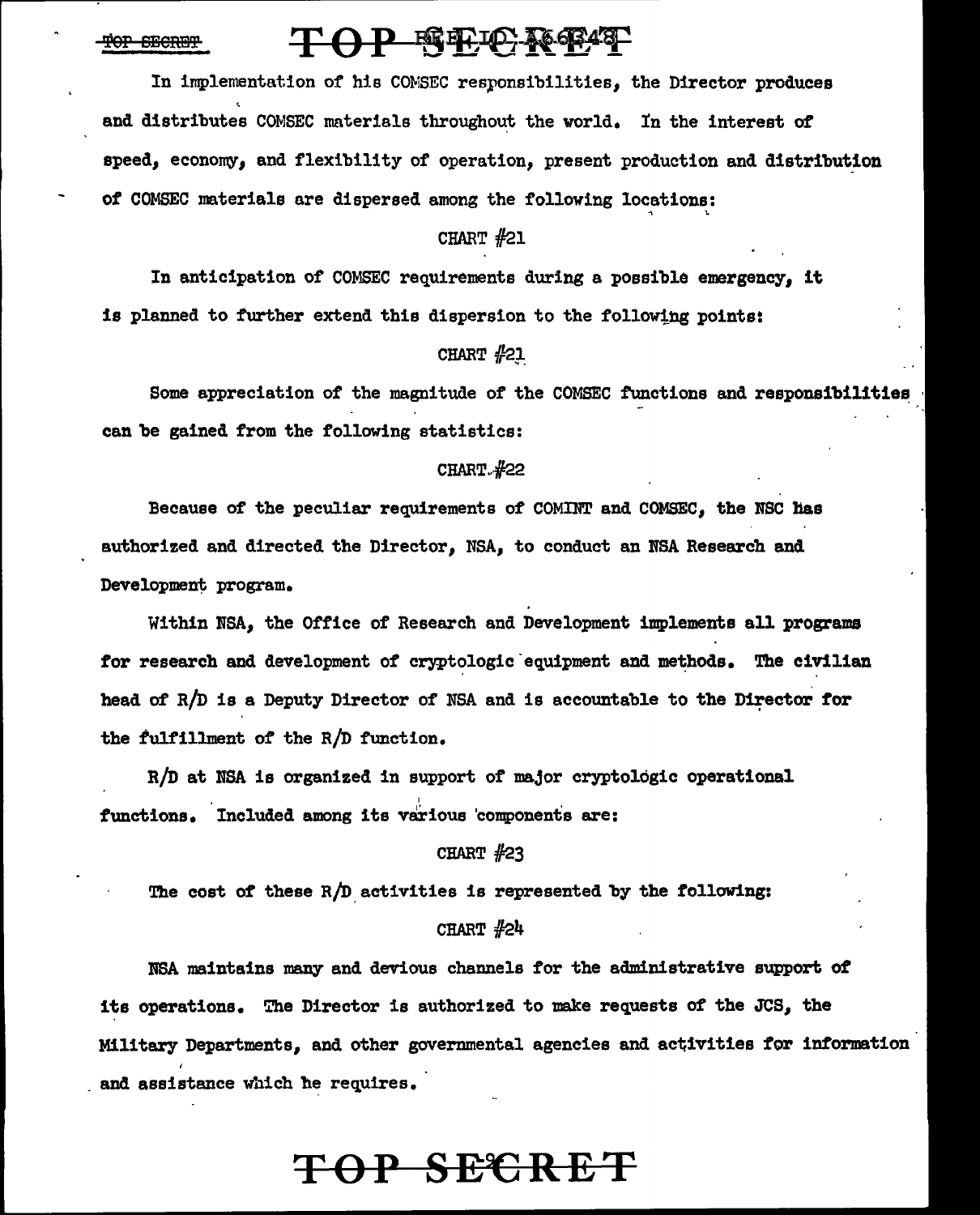### TO PRES FOCAR PEPT

<del>-SBCRET</del>

Accordingly, to obtain certain Service logistic support of its operation, NSA prepares and sends a detailed list or all required items to the appropriate Service. Dollar cost is not included. The Service includes these items in its own budget. A similar procedure is followed in requisitioning certain items, from other governmental agencies. All other operating costs, of NSA, are prepared and submitted in the following manner. Each NSA element prepares and forwards a cost estimate to the NSA Program and Budget Advisors. With the advice of this body, the Director reviews and approves an unclassified budget estimate and forwards it to the Army in two sections, namely,  $R/D$  and Maintenance and Operations. The Army includes these estimstes in its own budget. NSA then prepares a detailed classified budget covering the same material for the approval of the Secretary oi' Defense. By thie procedure, NSA justifies that part of the Army budget pertaining to NSA support. Upon Defense approval. NSA still must justify its budget before Congress when that body considers the Military estimates for the new Fiscal Year. All NSA monies, which are made available by Congress, are funded to NSA through the Army Signal Corps. Throughout this procedure, NSA controls its funds at all times.

|<br>A similar procedure is followed in the case of NSA civilian personnel. All NSA civilians are accounted for by the Army and not identified with NSA. For this purpose, NSA reports its civilian employee status periodically to the Army.

NSA communications link requirements are submitted to the Director, Communications Electronics who levies the Services as appropriate. These requirements include such data as: a list of required terminals, estimated traffic loads, etc.

# -10- **T OP SECRET**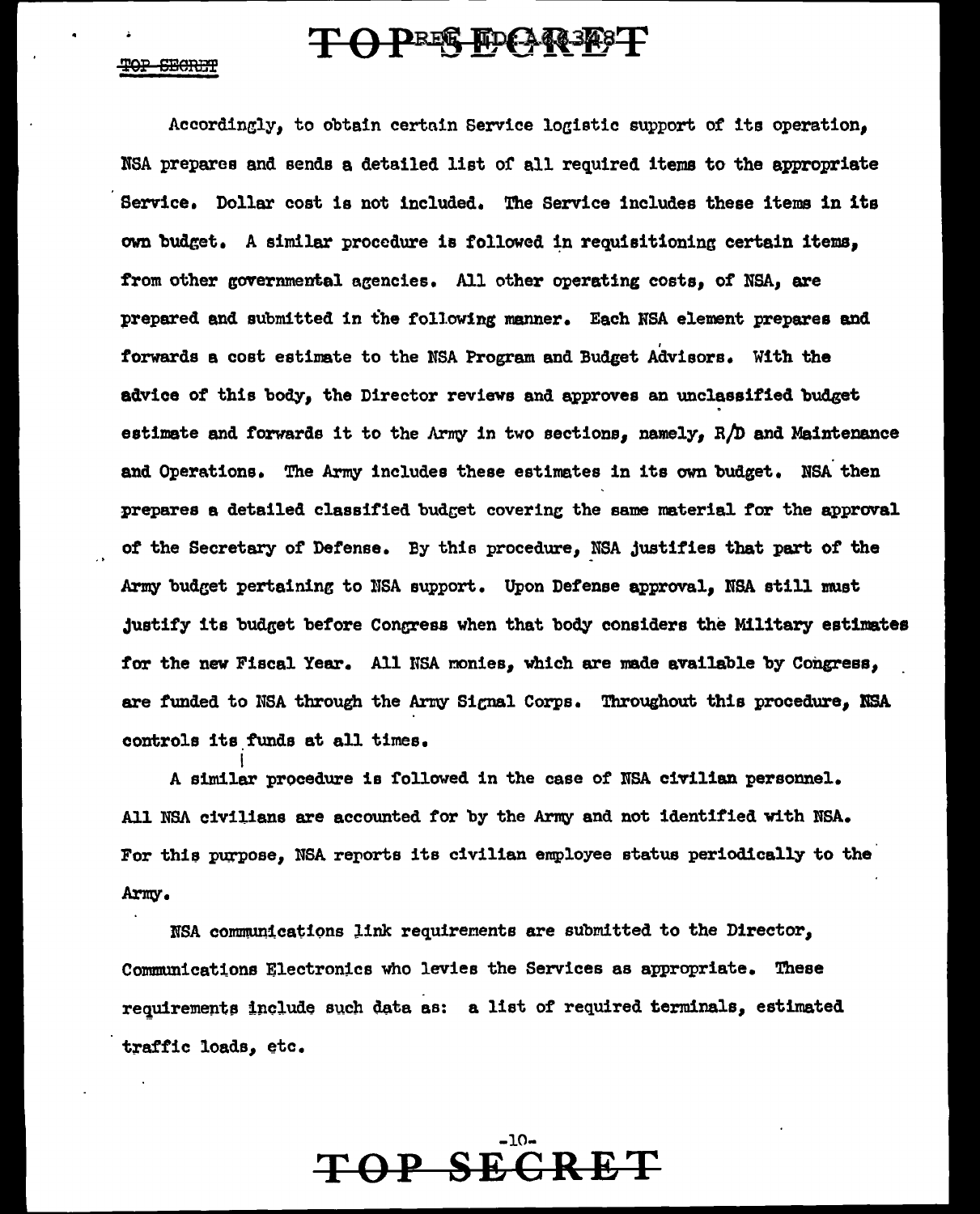### TOPES PLACE T

The establishment of the many COMINT overseas stations involves the negotiations of Base Rights with the various foreign governments concerned.

In addition to the requirements submitted by the separate services, NSA submits a COMINT base requirements list annually to Defense (OSD) with an information copy to the DCE. 'l'hese requirements correspond to the MSA Intercept Installation Deployment Plan and are coordinated informally with the Service Cryptologic Agencies. After approval, Defense passes the list to the JCS.  $\frac{1}{2}$ The JCS forward the list of the JCS Executive Agent, who prepares implementing papers for review by State. State fowards the requirements to the Chief of Mission in the Nation concerned for preliminary negotiations to obtain agreement in principal and to designate national negotiators.

After agreement in principal has been reached, the Chief of Mission delegates the detailed negotiations to the JCS Area Commander. The Comnand negotiators are assisted by an NSA technical advisor and, when appropriate, by advisors from the Service Cryptologic Agency concerned.

As previously stated, NSA Field Activities have been established at various  $\mathbf{r}$  is a set of the contract of the contract of the contract of the contract of the contract of the contract of the contract of the contract of the contract of the contract of the contract of the contract of the cont points throughout the world. This action was accomplished with the approval of  $\cdot$ the several Defense Executive Agents as requested by the Director, NSA. Logistic support of these activities is furnished by the appropriate Service Commanders at the direction of the Area Executive Agent.

The requirements for intercept positions and processing facilities are levied by NSA on the Services in its Intercept Deployment Plan. These intercept requirements are prepared by the NSA Operating element and reflect consumer intelligence requirenents. u.s. Intercept Requirements were submitted to the Secretary of Defense for approval. Upon approval, these requirements were forwarded to; the service cryptologic agencies by NSA for implementation under the Intercept

-11- **T OP SECRET**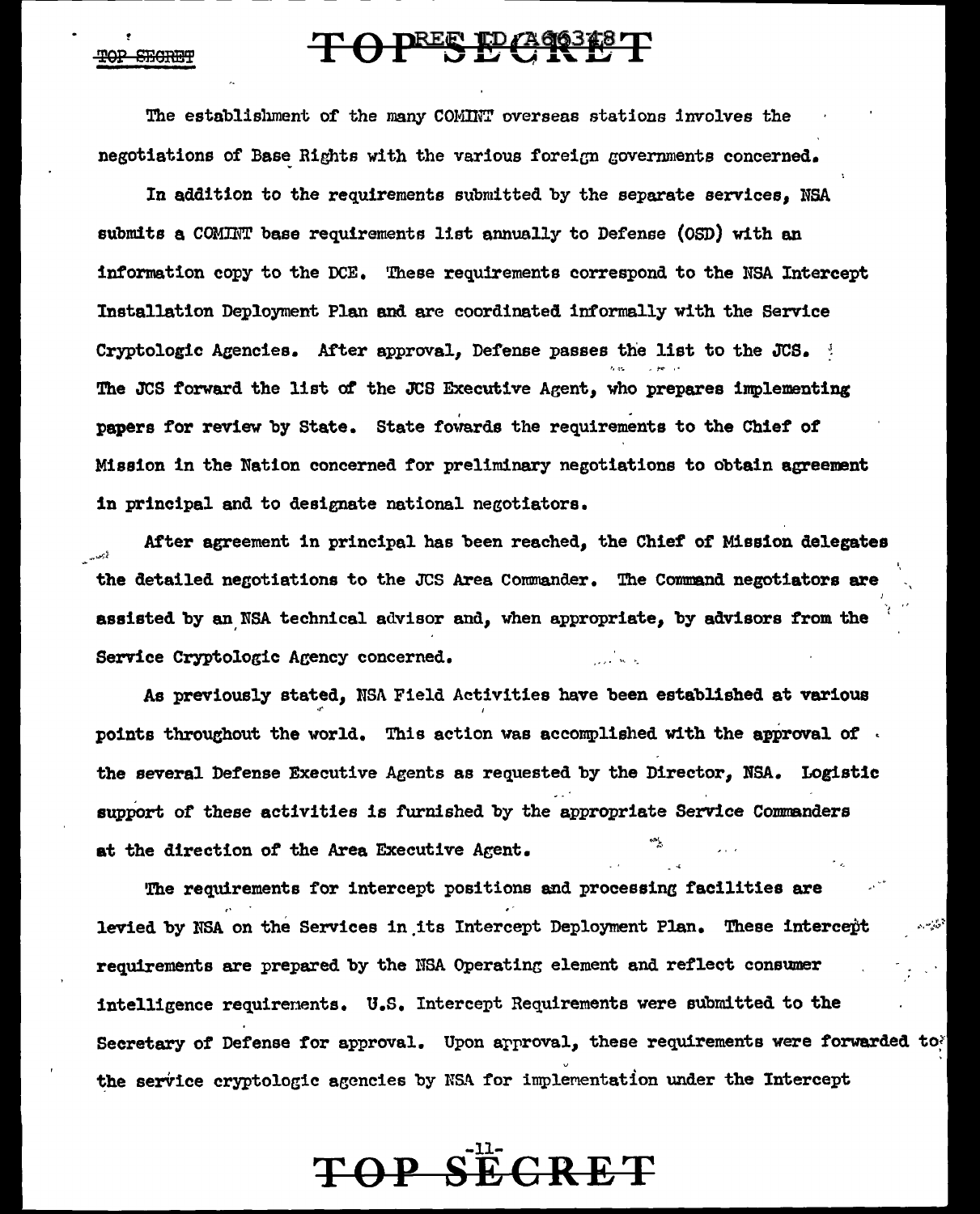### TOP SECRET

### TOPESE CR3248-T

Deployment Plan. Subsequent changes are forwarded to the Service concerned for implementation.

Operational and technical control of U.S. COMINT facilities is exercised. by the Director, NSA, either directly to the field units or through the Chief of the Agency concerned. Technical Control and Routine Operational Control instructions are sent directly to the field unit concerned. These instructions include such things as: techniques, methods and procedures used in intercept and analysis; task assignments, and the routine employment of personnel and facilities. Non-routine instructions are sent directly to the Chief of the COMINT Agency concerned for implementation. These instructions include task assignments and operational instructions requiring administrative or logistical action beyond mere employment of personnel and facilities available and ready. for use and task assignments involving a major change of effort.

A great deal of internal and external coordination and planning in the cryptologic effort is accomplished through a wide variety of Boards, Panels and Committees. A few of these are:

**CHART** #25<br>#26<br>#28<br>#30<br>#30<br>#39

All NSA domestic activities which have been outlined are conducted in Washington at the U.S. Army Arlington Hall Station and at the Naval Security Station. The present facilities have served their purpose during the years of NSA growth and development but are now inadequate. The need for additional space,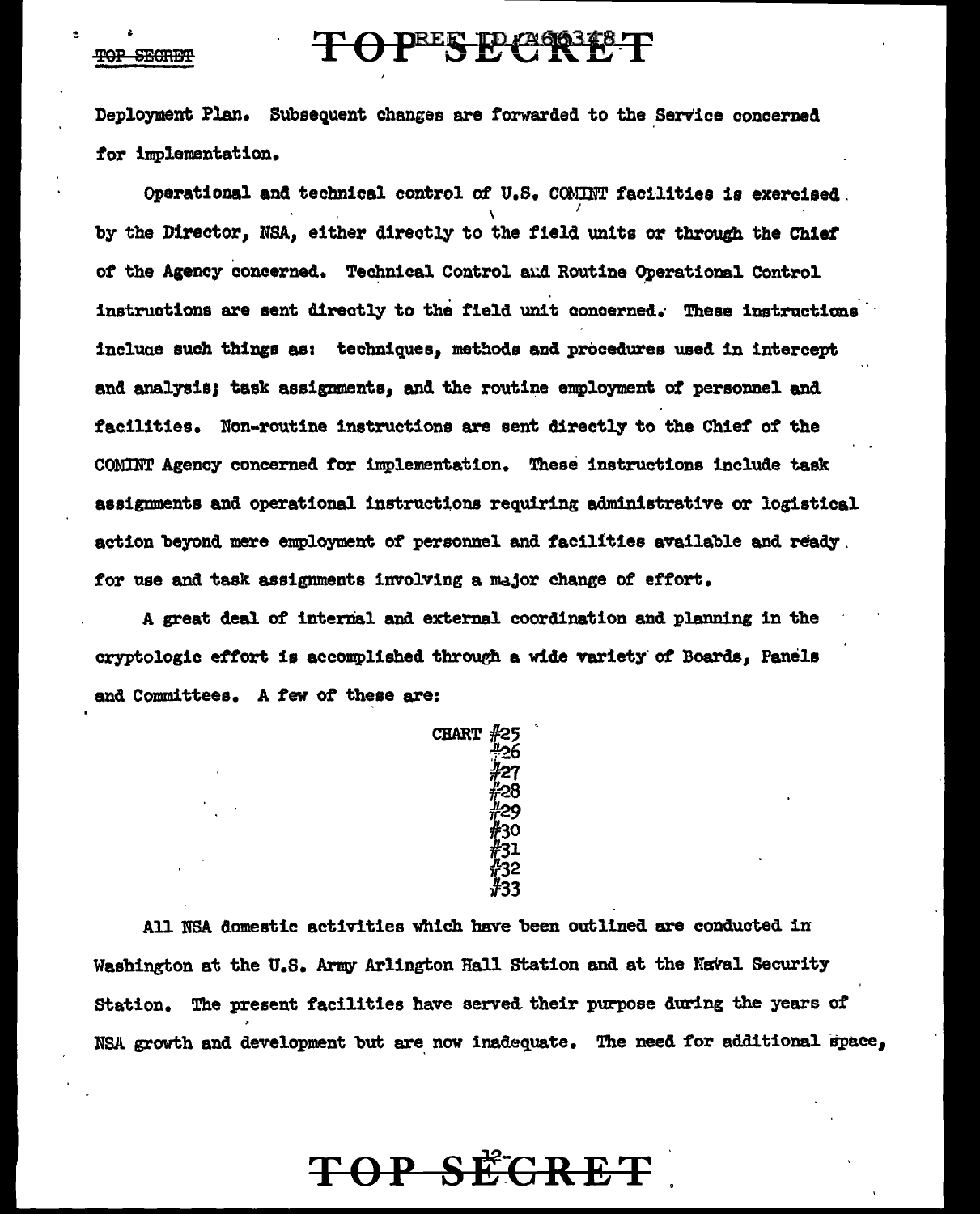### TOPRES EPGASET

#### TOP SECRET

b

dispersion of governmental activities, and unification of NSA elements under one roof made a move necessary. Accordingly, the NSA organization will move into new quarters at Fort Meade, Maryland. The initial move will be made in January, 1955, and the final move in the fall of 1956.

The new site of approximately 200 acres will include an operations building, BOQ's and troop housing.

#### CHART  $#34$

 $\epsilon_{\rm{eff}}$ 

The operations building is represented here by the architects drawing.

#### CHART  $#35$

It will cost:

12.

#### CHART  $#36$

#### (read statistics)

In addition to the operations building, several 500 man barracks and BOG's will be provided to completely house the NSA Service personnel and a Wherry Housing project is being planned to accommodate NSA families.

CONCLUDING STATEMENTS

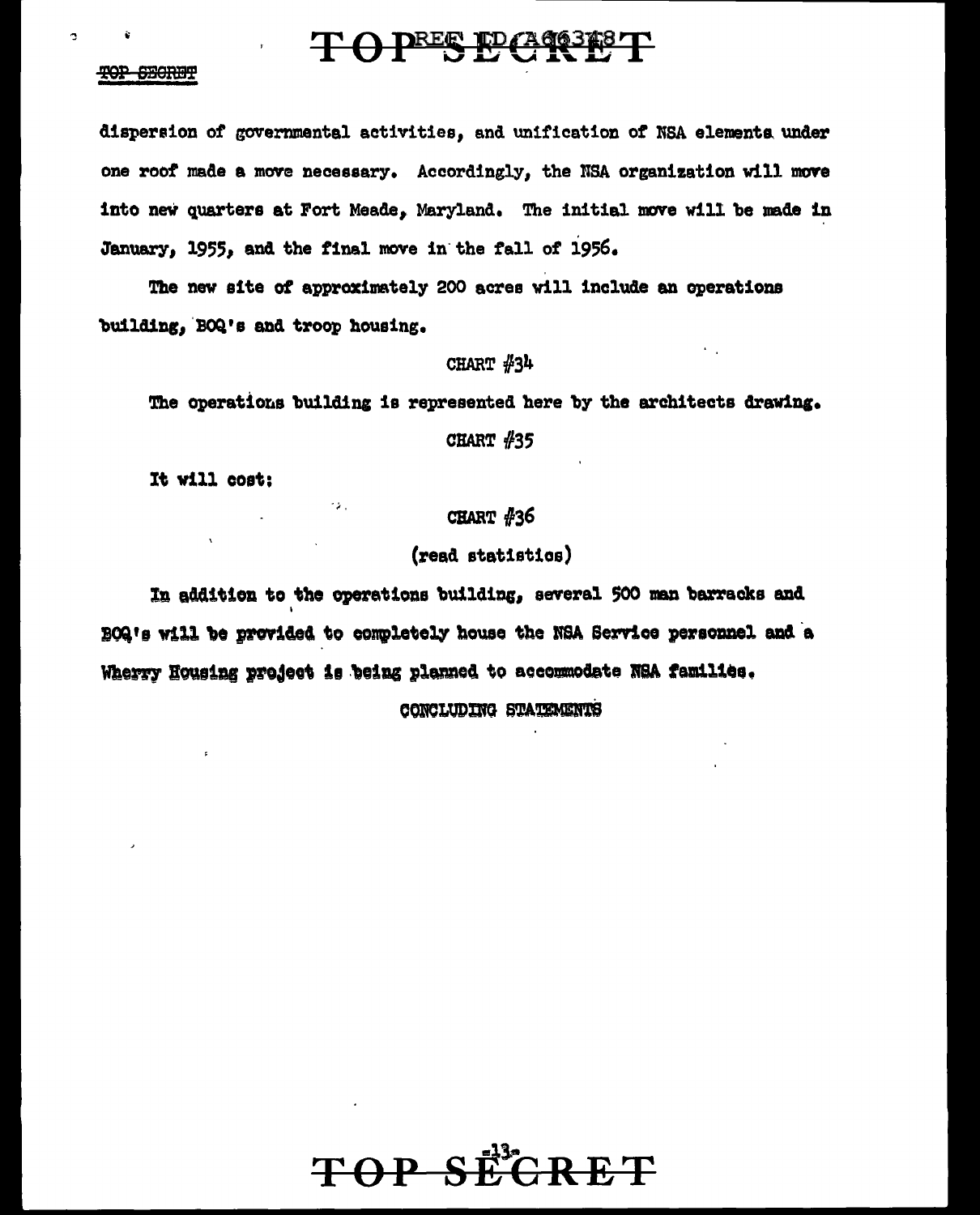### **PREE ID CACE 348 T**

...

#### POLICY ON LBCTURES

< 'I

l. Recently the Director approved in concept the request *ot* the Commandant Armed Forces Staff COllege, Morfolk, Virginia for an NSA presentation which would be broader in scope than past presentations. Plans and Policy in coordination with Training and other activities will assenible material including visual aids and narrative suitable for use in this presentation. It is anticipated that similar or identical presentations may be required annually at the National War College and the Service War Colleges. Senior officials of the agency will be selected to deliver the NSA presentation at these schools. This memorandum is intended as a guide to assist the NSA representative who is responsible for a particular presentation.

2. Lecturers should avoid mentioning and attempt to suppress interrogation along the following specific lines:

a. COMINT Successes (Past, Present and Future): The urge to advertise NSA by reference to past COMINT successes may have great appeal. This practice must be avoided on the grounds of security. In addition, it is normally considered bad taste for a lecturer to overtly compliment the agency. which he represents. The approved presentation material will contain a security limitation statement which will explain why discussion of successes must be avoided. If the subject is introduced by the audience it is suggested that they be reminded of this security statement and then be referred to such standard library references as "The Black Chamber", "The Pearl Harbor Report", and "War in the Ether." Extracts from these references should not be quoted and their content should not be evaluated.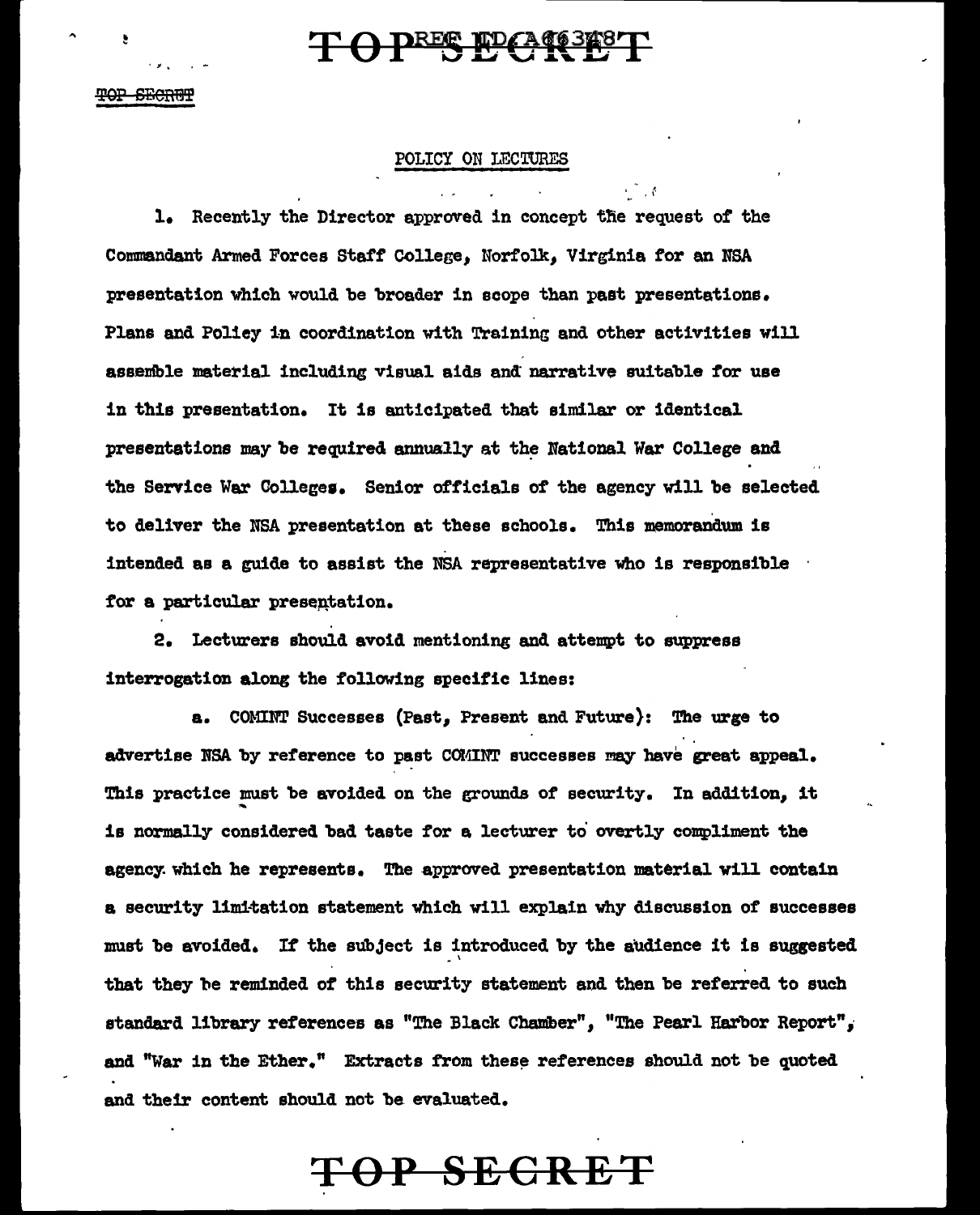### TOPETHE CREE

#### TOP SECRET

J

b. UKUSA Third Parties, etc. Any discussion of UKUSA relations and other foreign liaison activity, should be avoided. While this does not constitute a codeword security violation, it does exceed the need to know of the audience end could easily lead to misunderstanding, i.e., we trade secrets with foreign nationals which we withhold generally from US officials. Questions along this line should be parried by the admission  $\sim$   $\sim$ that in some cases we arrange for the procurement of traffic which is intercepted by other than US sources.

c. Clearance, indoctrination and COMINT Service: In the services the determination of who is to receive COMINT items is a command responsibility. Any reference to means, the purpose, or to whom the various services provide I access to COMINT is not an appropriate subject for comment by NSA representatives. Queries along this line should be answered by referring the individual to his own service channels and notifying him that when a genuine need to know exists, the individual must be cleared and indoctrinated before the COMilfl' material can be provided to him. ,,,. :;:'" ~"'

d. Polygraph: The use of the polygraph by NSA has been the subject of considerable criticism and adverse publicity for the agency. Direct  $\mathbb{R}^2$ discussion should be avoided. It it cannot be avoided, the lecturer should emphasize two main points. First, NSA is doing all within its power to use these machines intelligently and without embarrasement to its employees. Second, the machines, together with National Agency Checks, provide a valuable economical, and reliable means for clearing new employees on a temporary basis, prior to the completion of full background investigations.

 $\cdot$  .  $\frac{1}{n}$